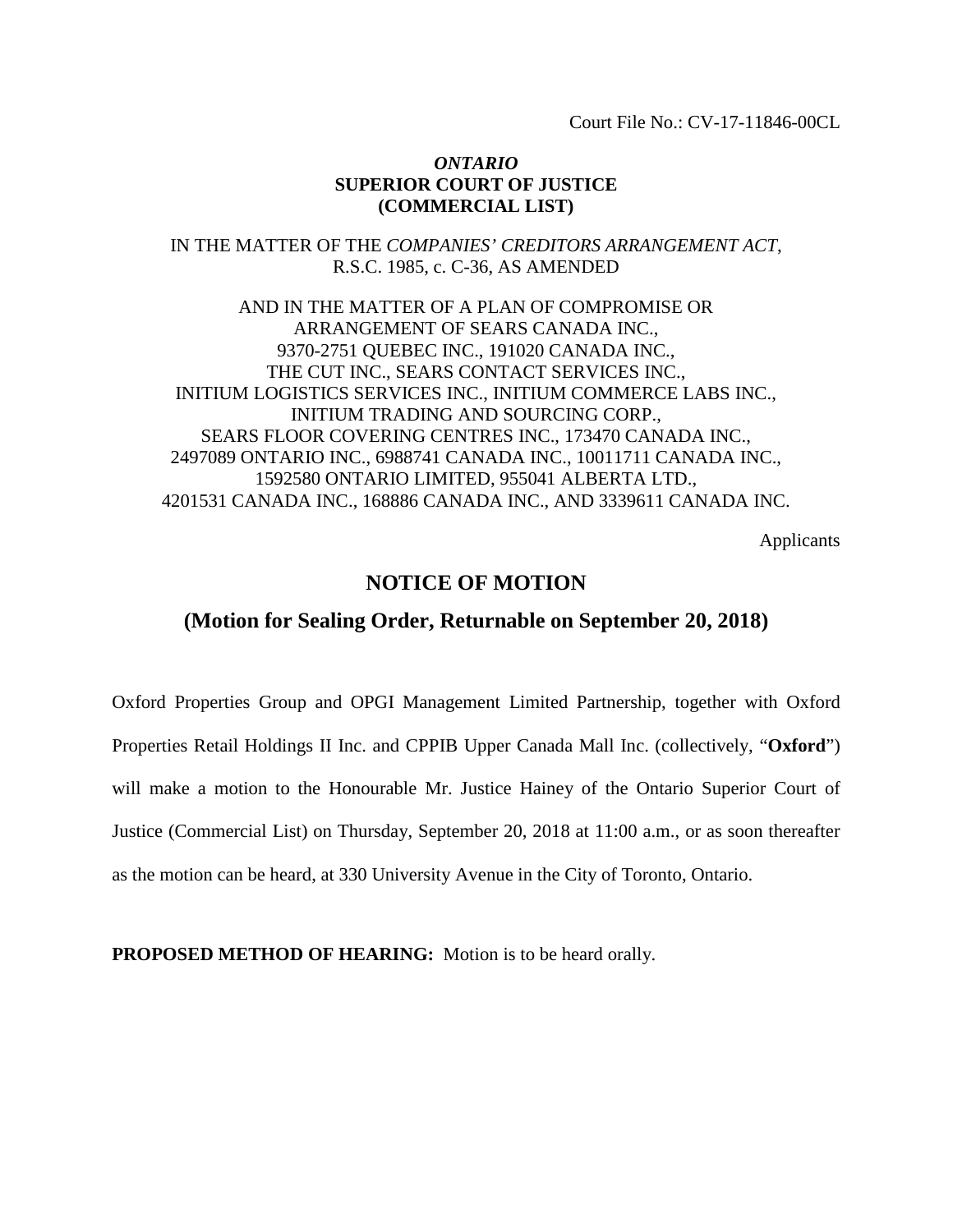#### **THE MOTION IS FOR:**

- 1. An order:
	- (a) directing the Monitor to continue to maintain the confidentiality of Confidential Appendices "A", "B" and "C" from the Twenty-Third Report of FTI Consulting Canada Inc., in its capacity as Monitor dated September 10, 2018 (the "**Monitor's Report**"), and not disclose same.
	- (b) if needed, an order sealing from the public record Confidential Appendices "A", "B" and "C" to the Monitor's Report.
- 2. An order directing the Monitor to maintain the existing redaction as it relates to the amount referred to in the last paragraph of the cover letter dated June 29, 2018 attached as Exhibit "C" to the Affidavit of Philip Mohtadi, sworn September 10, 2018, in support of the Applicants' and Monitor's Joint Motion (page 125 of the Motion Record filed by the Applicants and Monitor, dated September 10, 2018) ("**Oxford's Settlement Offer**").
- 3. Costs of this motion, if opposed.
- 4. Such further and other relief as this Honourable Court may permit.

### **THE GROUNDS FOR THE MOTION ARE:**

### **Oxford's Confidential Information**

1. Oxford filed a motion dated August 29, 2018 to appoint John A. Keefe as arbitrator pursuant to an Option Agreement dated January 21, 1994 (the "**Option Agreement**").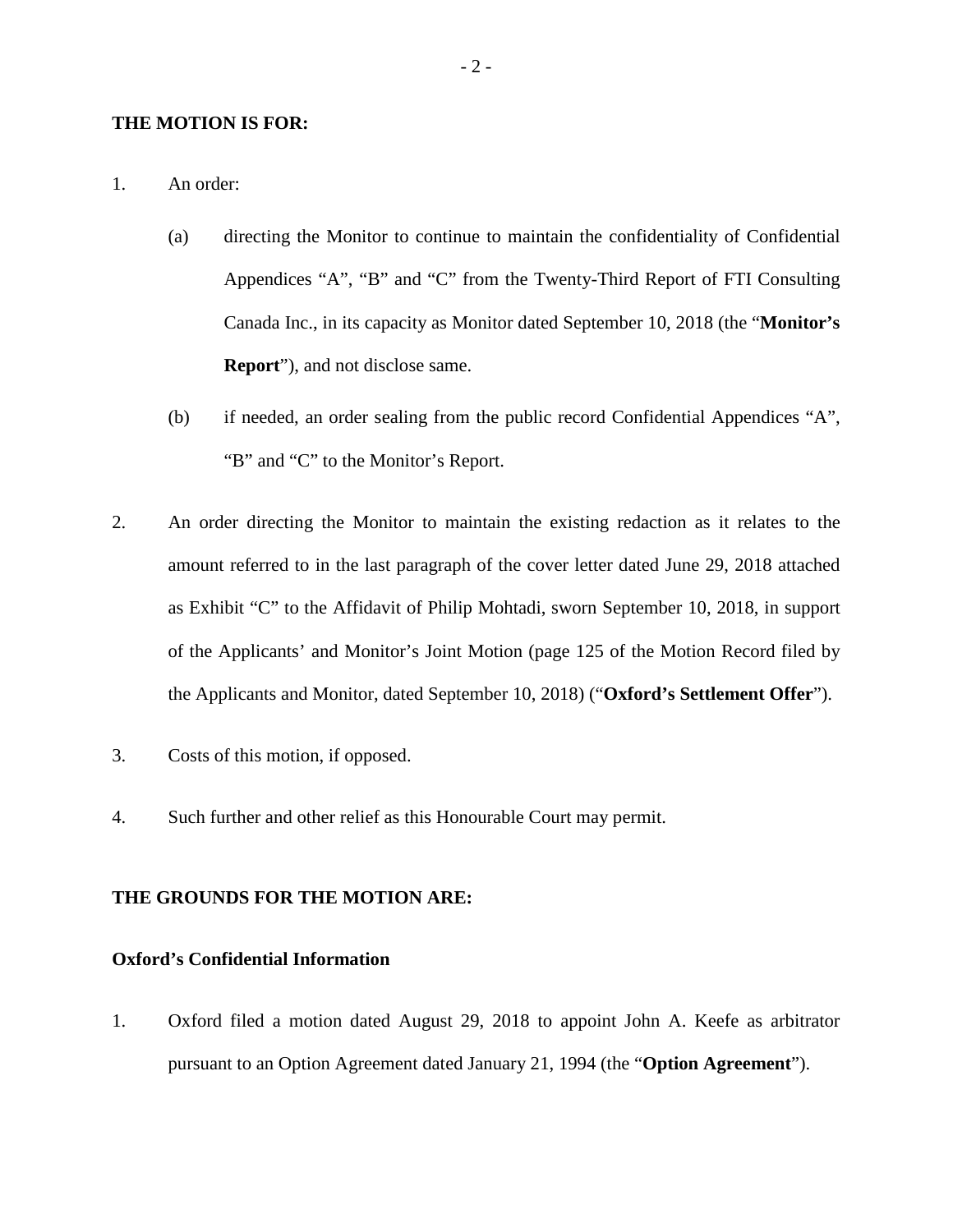- 2. Sears and the Monitor served a joint motion record dated September 10, 2018 seeking the appointment of Justice Farley as arbitrator pursuant to the Option Agreement, and other relief (the "**Joint Motion**").
- 3. In support of its Joint Motion, the Monitor filed the Monitor's Report.
- 4. Beginning at paragraph 26 in the Monitor's Report, the Monitor describes a proof of claim filed by Oxford in this proceeding dated March 2, 2018 (the "**Proof of Claim**"). The Monitor's description of the Proof of Claim in the body of its report includes: (i) the amounts of the claim; (ii) the subject matter of the claim; (iii) the fact that the Proof of Claim was rejected by the Monitor; and (iv) the fact that Oxford has submitted a notice of dispute in respect of its claims, and the amount included in the notice of dispute.
- 5. Despite all this information being included in the body of the Monitor's Report, the Monitor wishes to include copies of Oxford's Proof of Claim, the Monitor's Notice of Revision or Disallowance dated July 27, 2018 and Oxford's Notice of Dispute dated August 24, 2018 (collectively, the "**Confidential Oxford Documents**") as appendices to its report.
- 6. Oxford objected to its confidential information being disclosed, prior to same being served on the Service List in this proceeding. As a result, the Monitor did not include the Confidential Oxford Documents as Confidential Appendices "A", "B" and "C" to its Report "pending any sealing order that Oxford may apply for in connection with same" (quoting from paragraph 29 of the Monitor's Report), but provided same to the Court.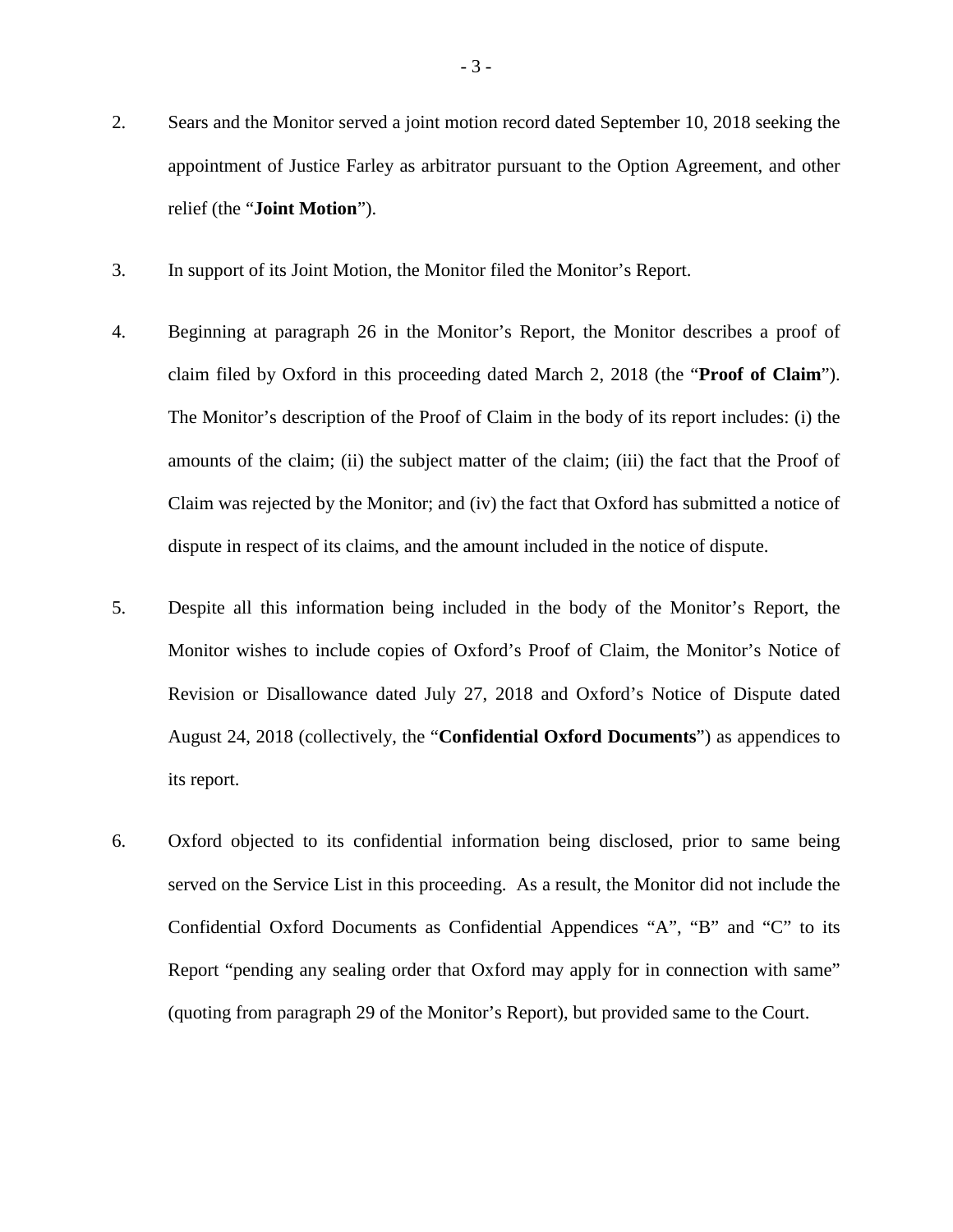- 7. Certain of the Confidential Oxford Documents contain highly commercially-sensitive information relating not only to Oxford, but also its tenants at the Upper Canada Mall, above and beyond the general information already unilaterally disclosed by the Monitor in its Report.
- 8. It is not necessary for the Confidential Oxford Documents to be included with the Monitor's Report. They are irrelevant to the Court's determination of the issues raised in the Joint Motion.
- 9. In the alternative, any information in the Confidential Oxford Documents that is relevant to the Joint Motion is already included in the body of the Monitor's Report.
- 10. If the Confidential Oxford Documents are made public, they will provide pertinent business information to competitors and customers of Oxford which may result in Oxford suffering material prejudice.
- 11. A reasonable alternative to sealing the Confidential Oxford Documents is the Monitor voluntarily removing them from the Monitor's Report, given their irrelevance to the Joint Motion. Failing this step, the Court should order that the Confidential Oxford Documents be removed from the Monitor's Report.
- 12. If the Monitor refuses to remove the Confidential Oxford Documents from its report and the Court is not willing to order it to do so, then other than sealing the information, there are no other reasonable alternatives to protect the Confidential Oxford Documents.
- 13. The salutary effects of the sealing order outweigh its deleterious effects.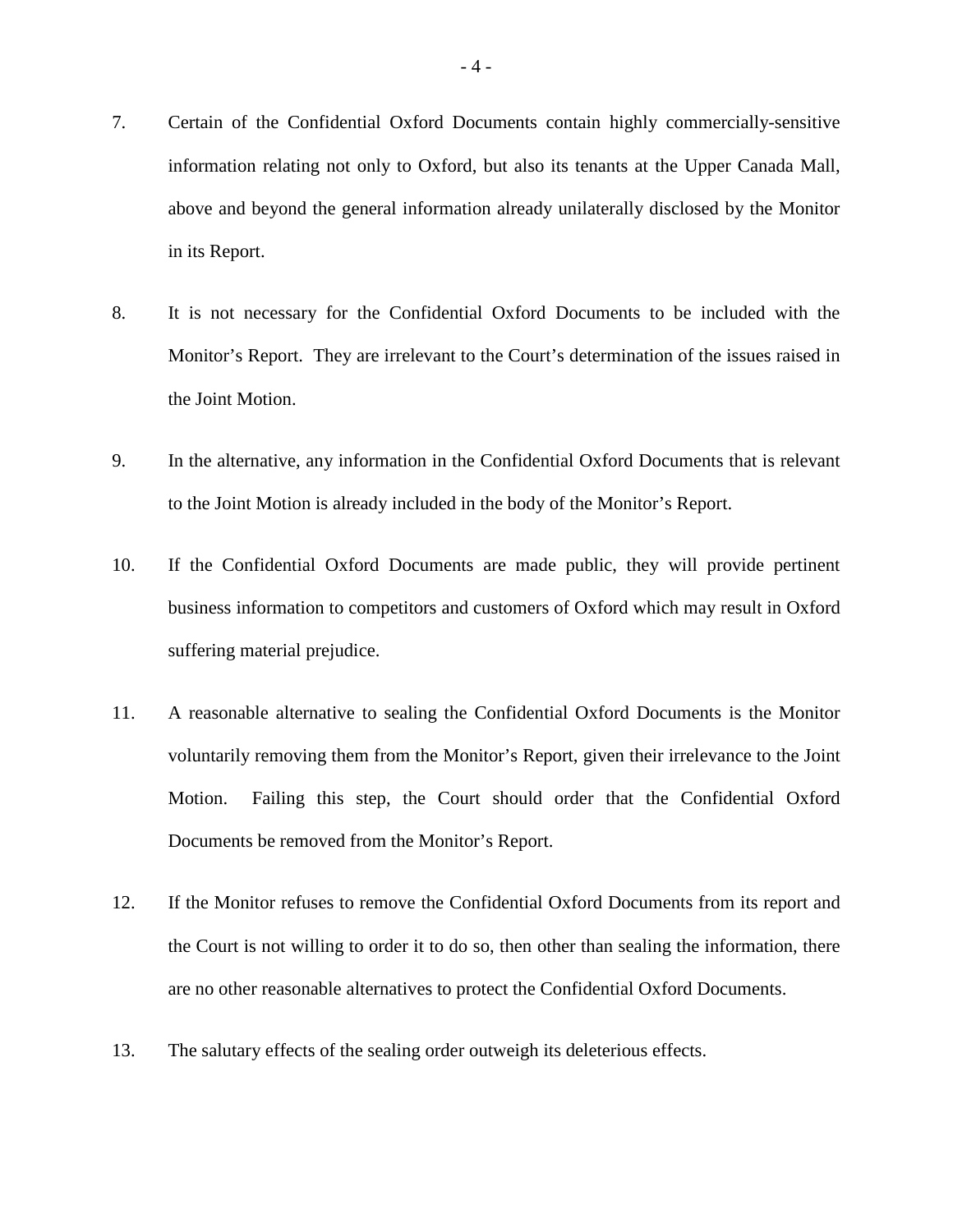#### **Oxford's Privileged Information**

- 14. Oxford's Settlement Offer is protected by settlement privilege.
- 15. Aside from the prejudice that would accompany the disclosure of Oxford's Settlement Offer, any amount that Oxford proposed in June, 2018 as the Current Value of the Newmarket Property to be utilized for purposes of the Option Agreement on the basis that a sale is completed within seven days, has no relevance to the issues raised on the Joint Motion.
- 16. Section 137(2) of the *Courts of Justice Act*, RSO 1990, c C43, as amended.
- 17. Such further and other grounds as counsel may advise and this Court may permit.

#### **THE FOLLOWING DOCUMENTARY EVIDENCE** to be used at the hearing of the motion:

1. The Twenty-Third Report of FTI Consulting Canada Inc., as Monitor, dated September 10, 2018.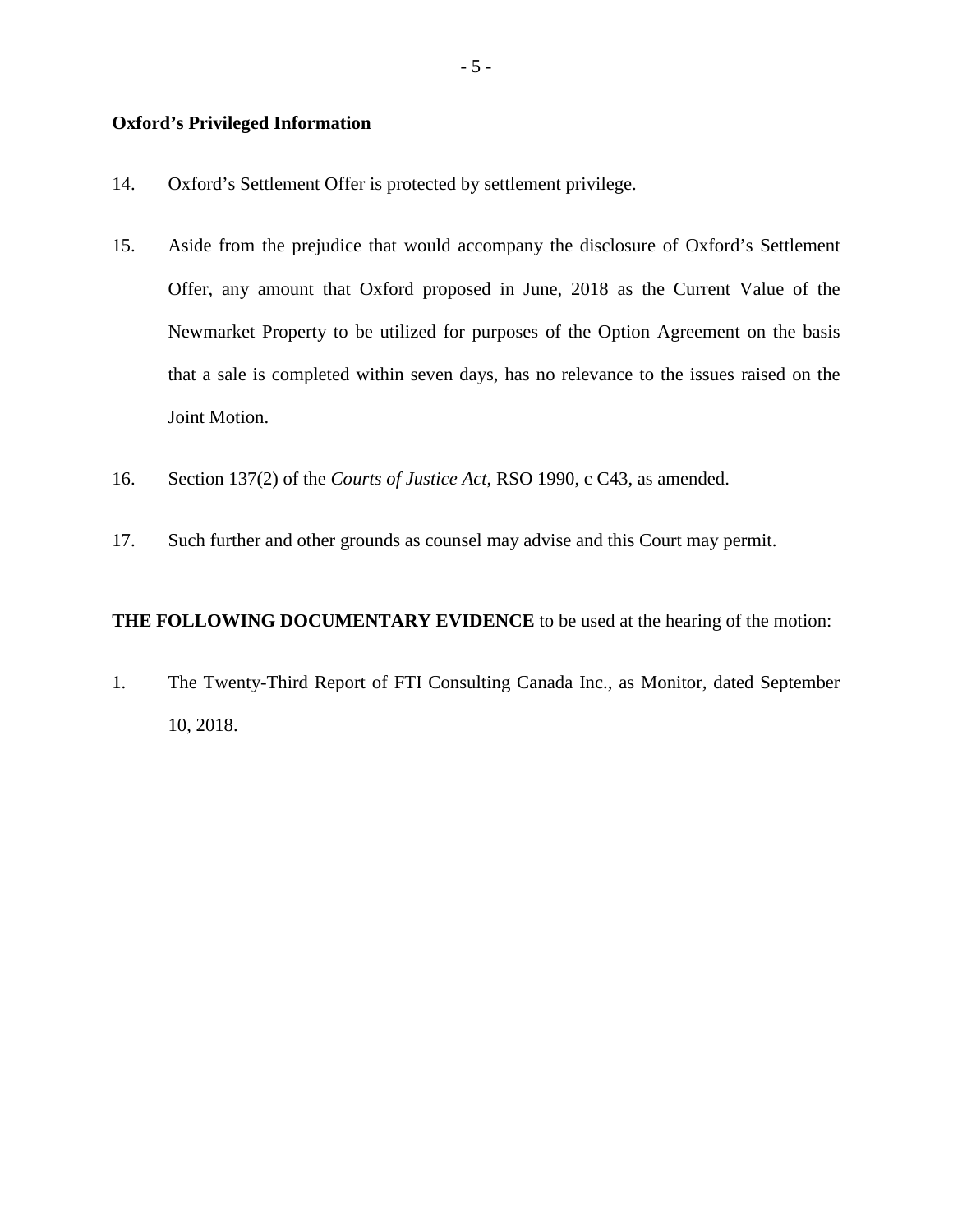2. Such further and other materials counsel may advise and this Honourable Court may permit.

## September 19, 2018 **THORNTON GROUT FINNIGAN LLP**

100 Wellington St. West, Suite 3200 Box 329, TD West Tower, T-D Centre Toronto, ON M5K 1K7 Tel: (416) 304-1616 Fax: (416) 304-1313

**D.J. Miller (LSO# 34393P)**

Tel: (416) 304-0559 Email: [djmiller@tgf.ca](mailto:djmiller@tgf.ca)

**Paul D. Guy (LSO# 49794K)** Tel: (416) 304-0538 Email: [pguy@tgf.ca](mailto:pguy@tgf.ca)

**Scott McGrath (LSO# 59346K)** Tel: (416) 304-1592 Email: [smcgrath@tgf.ca](mailto:smcgrath@tgf.ca)

**Lawyers for Oxford Properties Group**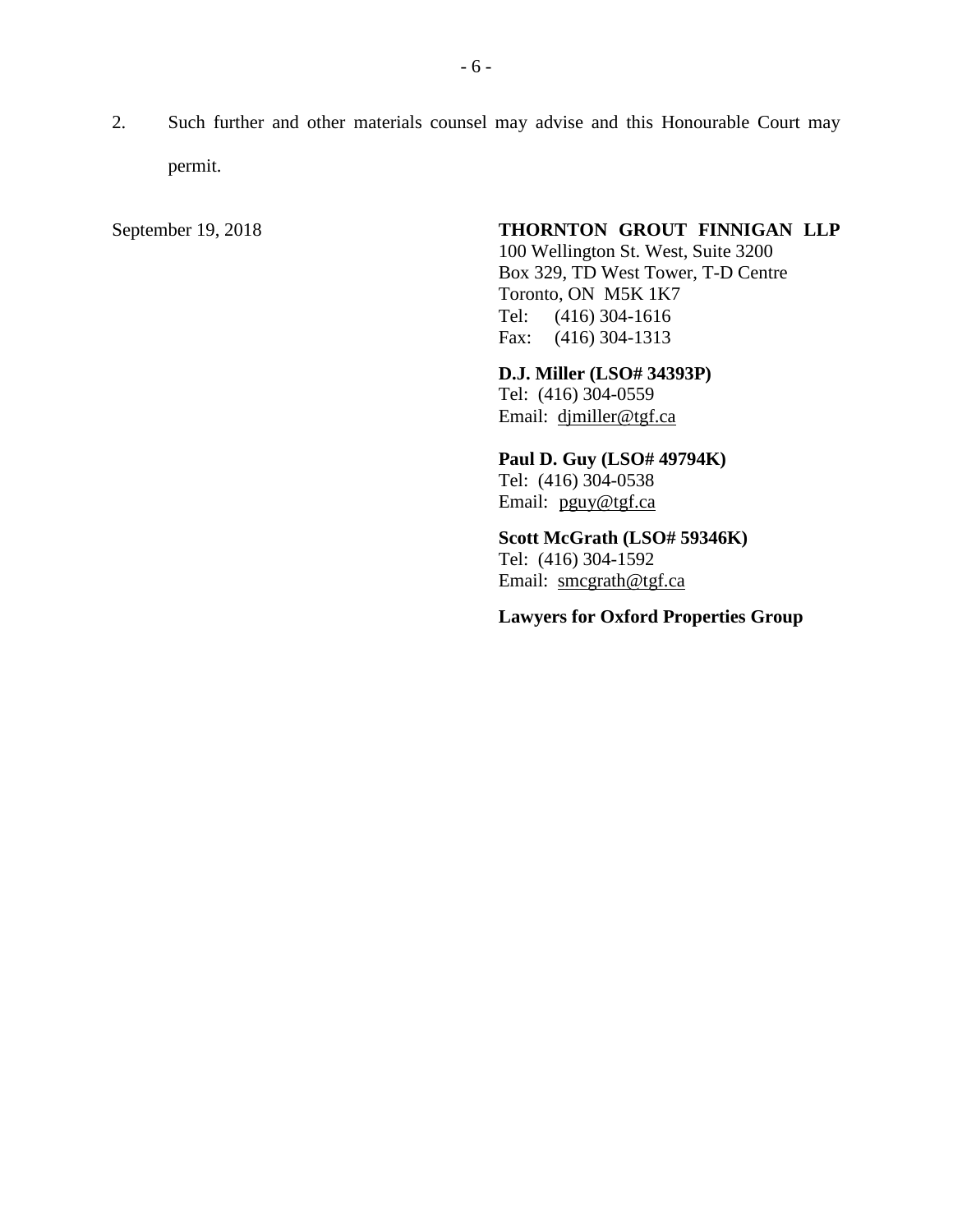## TO: **OSLER, HOSKIN & HARCOURT LLP** Box 50, 1 First Canadian Place Toronto, ON M5X 1B8

#### **Marc Wasserman** Tel: 416.862.4908

## **Tracy Sandler** Tel: 416.862.5890

## **Jeremy Dacks**

Tel: 416.862.4923

## **Shawn Irving**

Tel: 416.862.4733 Fax: 416.862.6666

## **Lawyers for the Applicants**

## AND TO: **NORTON ROSE FULBRIGHT CANADA LLP**

Royal Bank Plaza, South Tower, Suite 3800 200 Bay Street, P.O. Box 84 Toronto, ON M5J 2Z4

## **Orestes Pasparakis**

Tel: 416.216.4815

## **Virginie Gauthier**

Tel: 416.216.4853

# **Alan Merskey**

Tel: 416.216.4805

## **Evan Cobb** Tel: 416.216.1929

## **Lawyers for the Monitor**